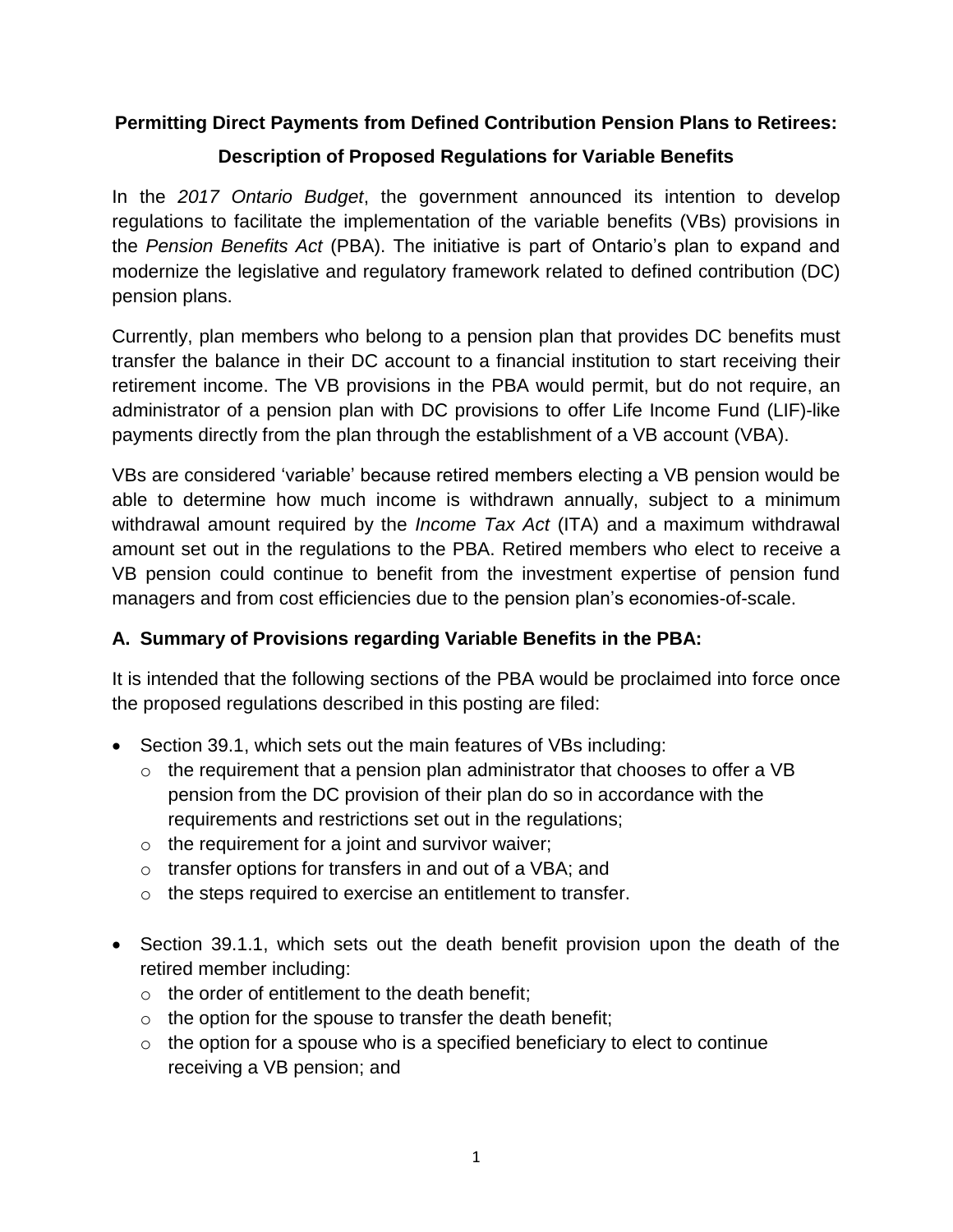- $\circ$  the duty of the administrator to send an annual statement if the specified beneficiary elects to continue receiving a VB pension.
- Section 39.1.2, which provides for the payment of the death benefit to the designated beneficiary or estate upon the death of a specified beneficiary who was receiving a VB pension.

It should be noted that the family law regulations related to VBs are intended to be added in the future. The Ministry of Finance encourages stakeholders to provide feedback on the proposed regulations as detailed below as well as on any areas that may require consideration. Comments on these proposals should be received by the Ministry of Finance by **May 4, 2018.**

### **B. Description of Proposed Regulations**

*1. Prescribed Requirements and Restrictions to Authorize Variable Benefit Pension [PBA ss. 39.1(2), (2.2)]*

It is intended that the regulations would require that plan administrators wishing to offer a VB pension from the DC provision of their pension plans would be subject to restrictions and requirements as follows:

- Where a member elects to receive a VB pension, the administrator must establish a VBA into which the entire balance of the individual's DC account is transferred.
- Within the 60 days prior to establishing a VBA, a waiver of joint and survivor pension benefits, on a form approved by the Superintendent, or in a certified copy of a domestic contract, must be delivered to the administrator.
- Within 30 days after establishing a VBA, the administrator would be required to provide a statement ("Initial Statement") to the retired member. See section C for the intended content of the Initial Statement.
- Upon receipt of the Initial Statement, the retired member would be required to notify the administrator about:
	- $\circ$  the amount of income he or she chooses to be paid for the current year (subject to a minimum and maximum);
	- o the frequency of payments; and
	- o the method of payment.
- The frequency and method of payment chosen in the first year would become the default for subsequent years should the retired member not make a new election.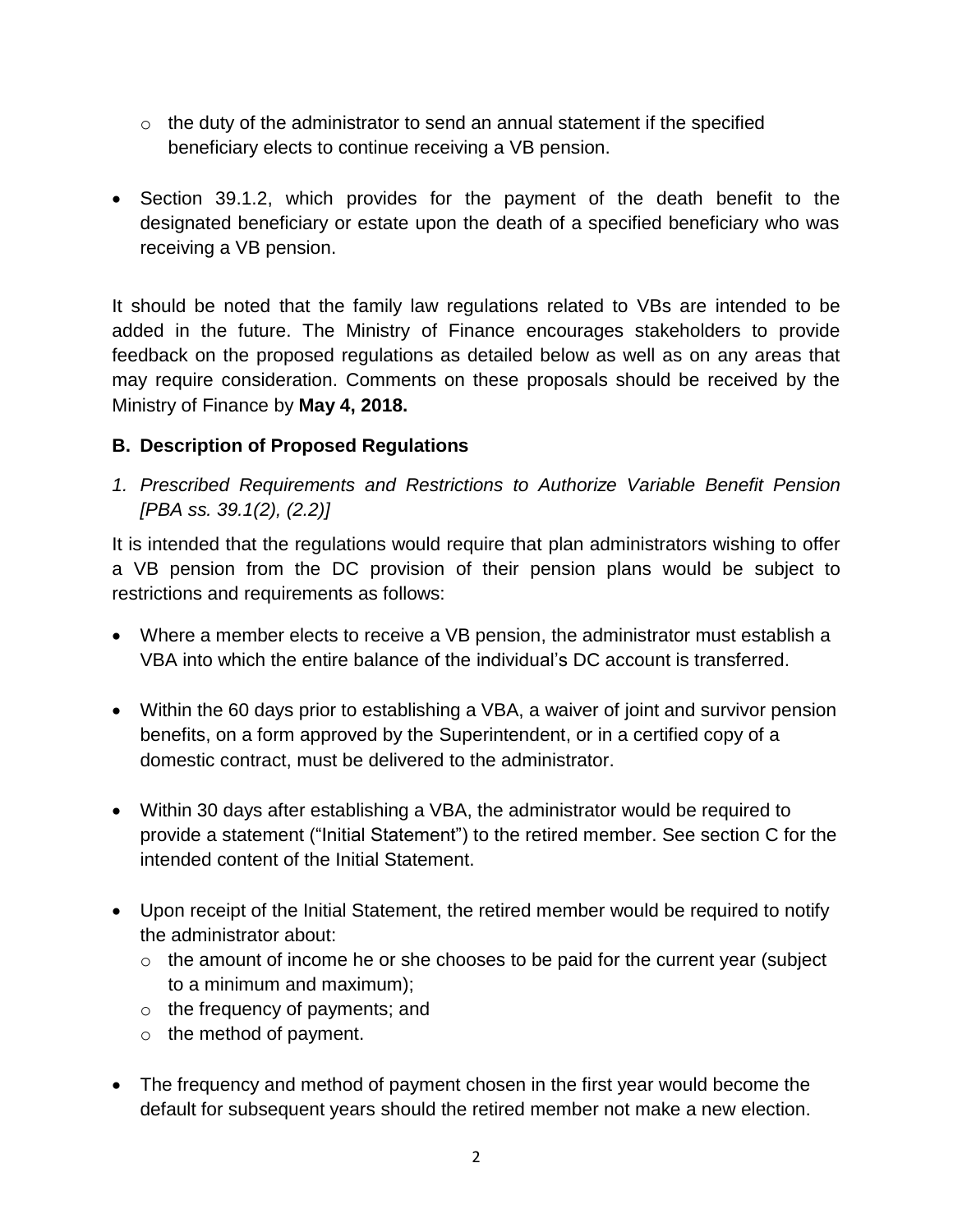- If the retired member does not choose an amount during or after the first year, the minimum amount determined for the purposes of a Registered Retirement Income Fund (RRIF) under the ITA would be the default payment.
- The maximum amount a retired member could receive in a year would be the maximum annual payment permitted for a LIF under Schedule 1.1 of Regulation 909.

## *2. Prescribed Requirements for Transfers In [s. 39.1(3)]*

It is intended that the regulations would allow transfers from the following retirement savings arrangements into a VBA:

- LIFs (Schedule 1 and 1.1);
- Locked-in retirement accounts (LIRAs); and
- Locked-in Retirement Income Funds (LRIFs).

It is intended that the regulations would also require spousal consent to transfer an amount into a VBA and that the administrator would provide a statement confirming the transfer to the retired member. See section C for the intended content of the Transfer Statement (Transfers In).

*3. Prescribed Requirements for Transfers Out and Cessation of Variable Benefit Payments [ss. 28(1); 39.1(4), (6), (7), (8), (9)]*

It is intended that regulations would set out the vehicles into which a retired member or specified beneficiary who is receiving a VB pension may transfer amounts. These vehicles are:

- LIFs (only Schedule 1.1);
- LIRAs: and
- Life annuities, as long as an insurance contract providing an annuity meets the conditions set out in s. 22 of Regulation 909.

These same vehicles would be used to accept transfers of funds if a plan ceases to offer VBs.

It is intended that the regulations would also require that:

- the direction be delivered to the administrator on a form approved by the Superintendent;
- spousal consent is required, if applicable; and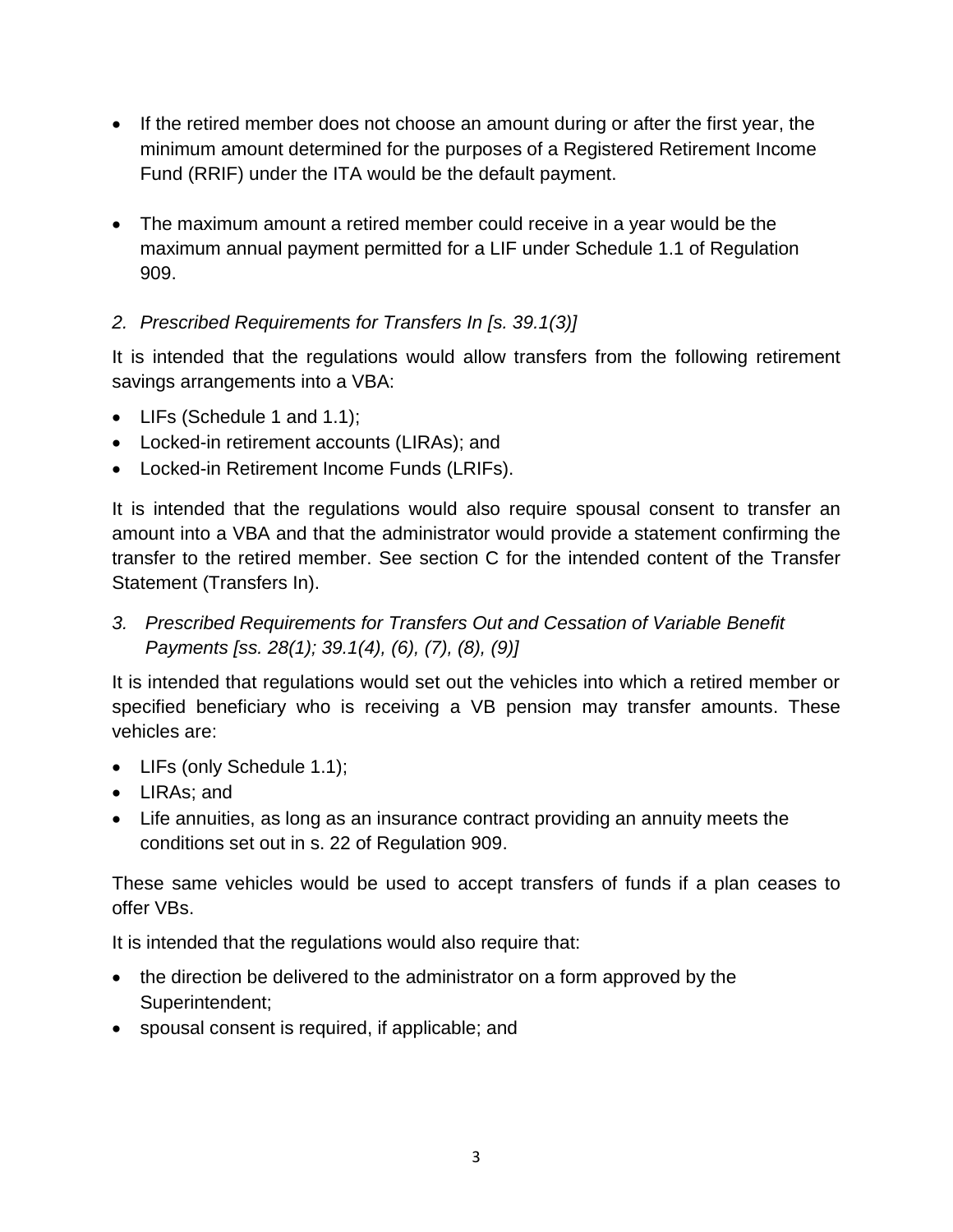• the administrator must comply with the direction within 60 days after receiving the direction.

It is intended that the regulations would also require that when an amount is transferred out of the plan or the plan stops offering VBs, the minimum amount for that year must be paid out of the VBA, as required by the ITA.

It is intended that the regulations would require the administrator to provide a statement to the retired member or specified beneficiary, as applicable, within 60 days after making the transfer. See section C for the intended content of a Transfer Statement (Transfers Out).

Similarly, it is intended that the regulations would require the administrator to provide a statement to the retired member or specified beneficiary, as applicable, within 60 days after making the transfer, when a plan ceases to provide VBs. See section C for the intended content of the Statement upon a Plan Ceasing to Provide VBs.

# *4. Annual Statement to Retired Member [s. 27(2)] and Annual Statement to Specified Beneficiary [s. 39.1.1(10.1)]*

Subsection 27(2) of the PBA requires an administrator to send a statement to retired members. Instead of s. 40.2 of Regulation 909, which requires biennial statements to retired members, it is intended that the VB regulations would require that the administrator provide a statement annually within 60 days after year end to a retired member receiving a VB pension. See section C for the intended content of the Annual Statement.

It is also intended that an administrator would be required to provide an annual statement to a specified beneficiary who continues to receive a VB pension. Similar to the annual statement to retired members, it is intended that regulations would require the administrator to provide the annual statement to a specified beneficiary within 60 days of year end. See section C for specific content of the Annual Statement to a Specified Beneficiary.

### 5. *Death Benefit [ss. 28(1); 39.1.1(7), (10)]*

Upon the death of the retired member, it is intended that regulations would require the administrator to provide a statement to the person entitled to receive the balance in the VBA, within 60 days after being notified of the death of the retired member. See section C for the intended content of the Statement upon Death.

The spouse, beneficiary or personal representative (estate) of the retired member, as applicable, would be required to send to the administrator a direction instructing the administrator how to pay the death benefit. Similar to s. 43(2) of Regulation 909, it is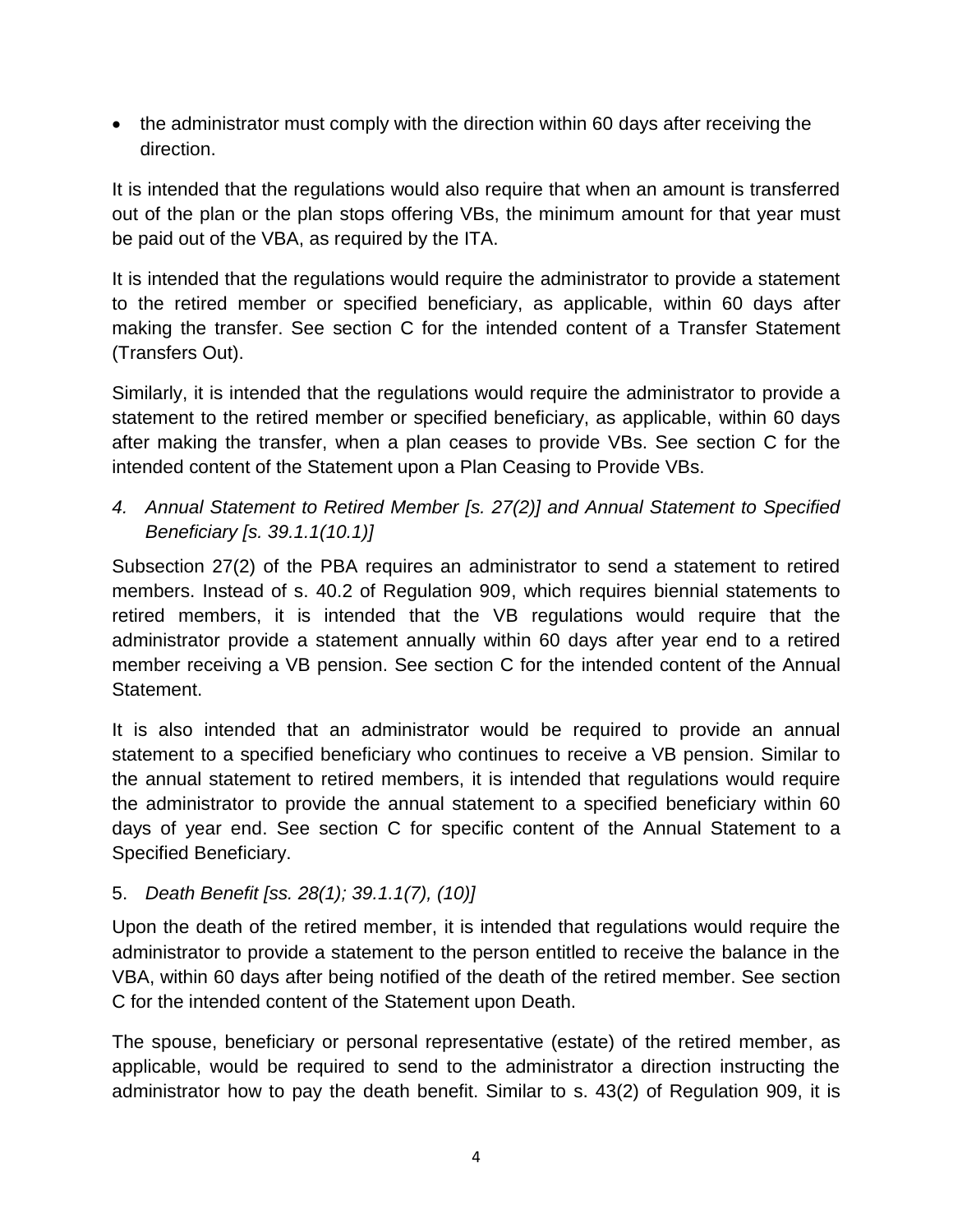intended that regulations would require the spouse, beneficiary or personal representative (estate), as the case may be, to deliver the direction within 90 days from the date the administrator first receives notice of the death.

It is intended that regulations would require the same period of 90 days to deliver the direction if a spouse who is a specified beneficiary elects to continue receiving a VB pension.

### **C. Description of Various Statements**

### 1. Initial Statement:

It is intended that the prescribed content for the Initial Statement would include:

- the name of the pension plan and its registration number;
- the retired member's name and date of birth;
- the name of, and contact information for, the administrator or their designated service provider;
- the name of the retired member's spouse, if applicable and whether the spouse is designated as the retired member's specified beneficiary;
- the name of any person designated as a beneficiary;
- a description of the benefits provided on the death of the retired member;
- the account balance upon establishment of the VBA;
- the amount and nature of the fees that will be charged to the VBA;
- a statement that the administrator will not commence payments until the required information is received from the retired member; and
- information about the election that the retired member must make, including:
	- i. the minimum and maximum amounts payable during the year;
	- ii. the options for the method and frequency of payments;
	- iii. the default amount if the retired member does not elect an amount;
	- iv. how the retired member may make an election, and any deadline for making it;
	- v. how the retired member may make changes to the amount, method or frequency of payments, and the effective date of the changes;
	- vi. how to change or designate a beneficiary or specified beneficiary.
- 2. Annual Statement:

It is intended that the prescribed content for the Annual Statement to the Retired Member would include:

- the name of the pension plan and its registration number;
- the retired member's name and date of birth: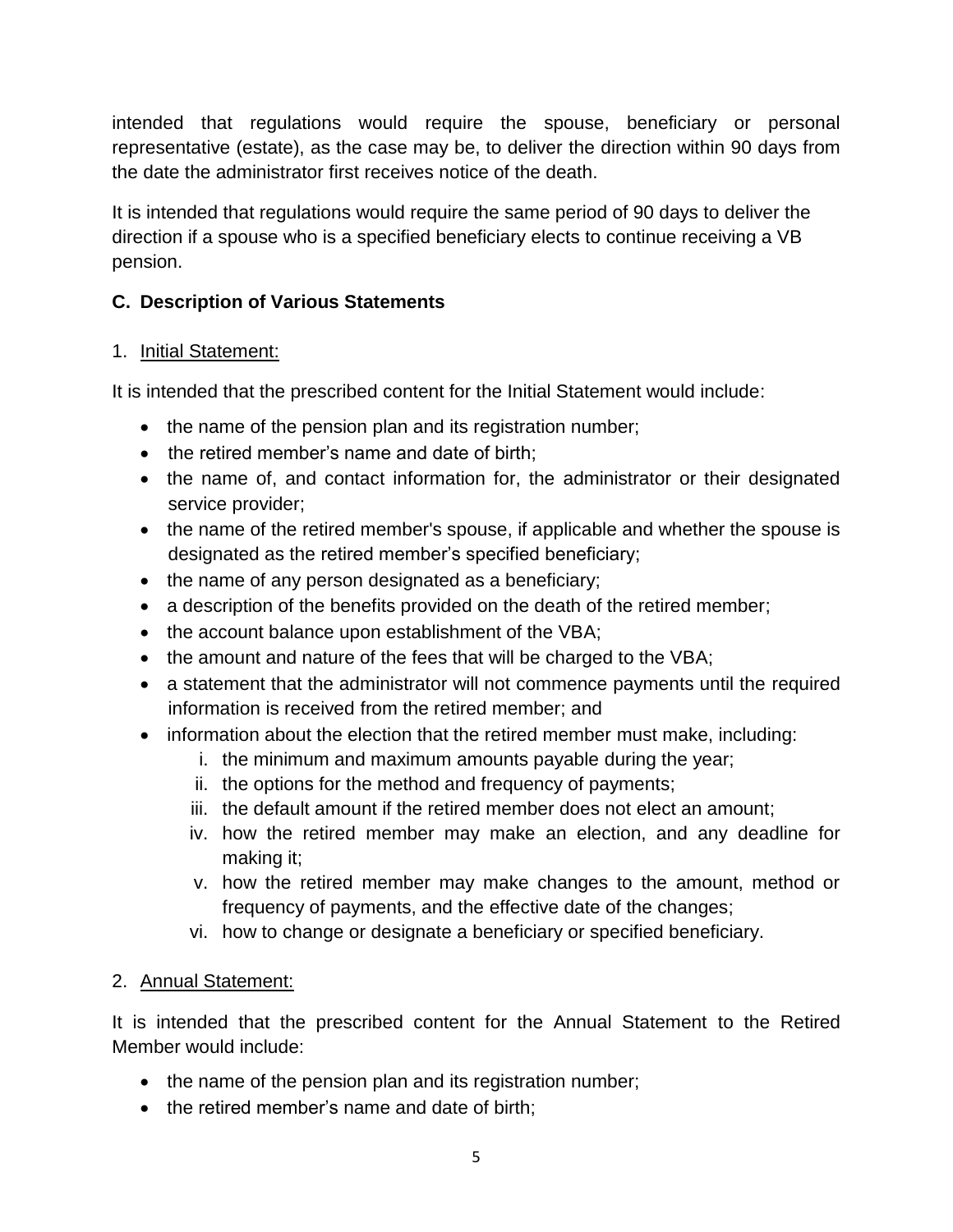- the name of, and contact information for, the administrator or their designated service provider;
- the period covered by the statement;
- the name of the retired member's spouse, if applicable, and whether the spouse is designated as the retired member's specified beneficiary;
- the name of any person designated as a beneficiary;
- a description of the benefits provided on the death of the retired member;
- the date the VB pension commenced;
- the account balances at the beginning and end of the year;
- the net income earned by the VBA during the year;
- the total of the amounts paid as a VB pension to the retired member during the year;
- any amounts transferred to the VBA during the year and their source;
- the amount and nature of the fees charged to the VBA during the year;
- information about any amendments made to the plan text during the period covered by the statement;
- information about any changes to the VBA resulting from the retired member's election to change the amount, frequency or method of payment; and
- information about the election that the retired member may make, including:
	- i. the minimum and maximum amounts payable during the year;
	- ii. how the retired member may make an election, and any deadline for making it;
	- iii. the default amount, method and frequency of payment if the retired member does not make an election;
	- iv. the options for the method and frequency of payments;
	- v. how the retired member may make changes to the amount, method or frequency of payments, and the effective date of the changes; and
	- vi. how to change or designate a beneficiary or specified beneficiary.

It is intended that the prescribed content for the Annual Statement to the Specified Beneficiary would include:

- the name of the pension plan and its registration number;
- the specified beneficiary's name and date of birth;
- the name of, and contact information for, the administrator or their designated service provider;
- the period covered by the statement;
- the name of any person designated as a beneficiary;
- a description of the benefits provided on the death of the specified beneficiary;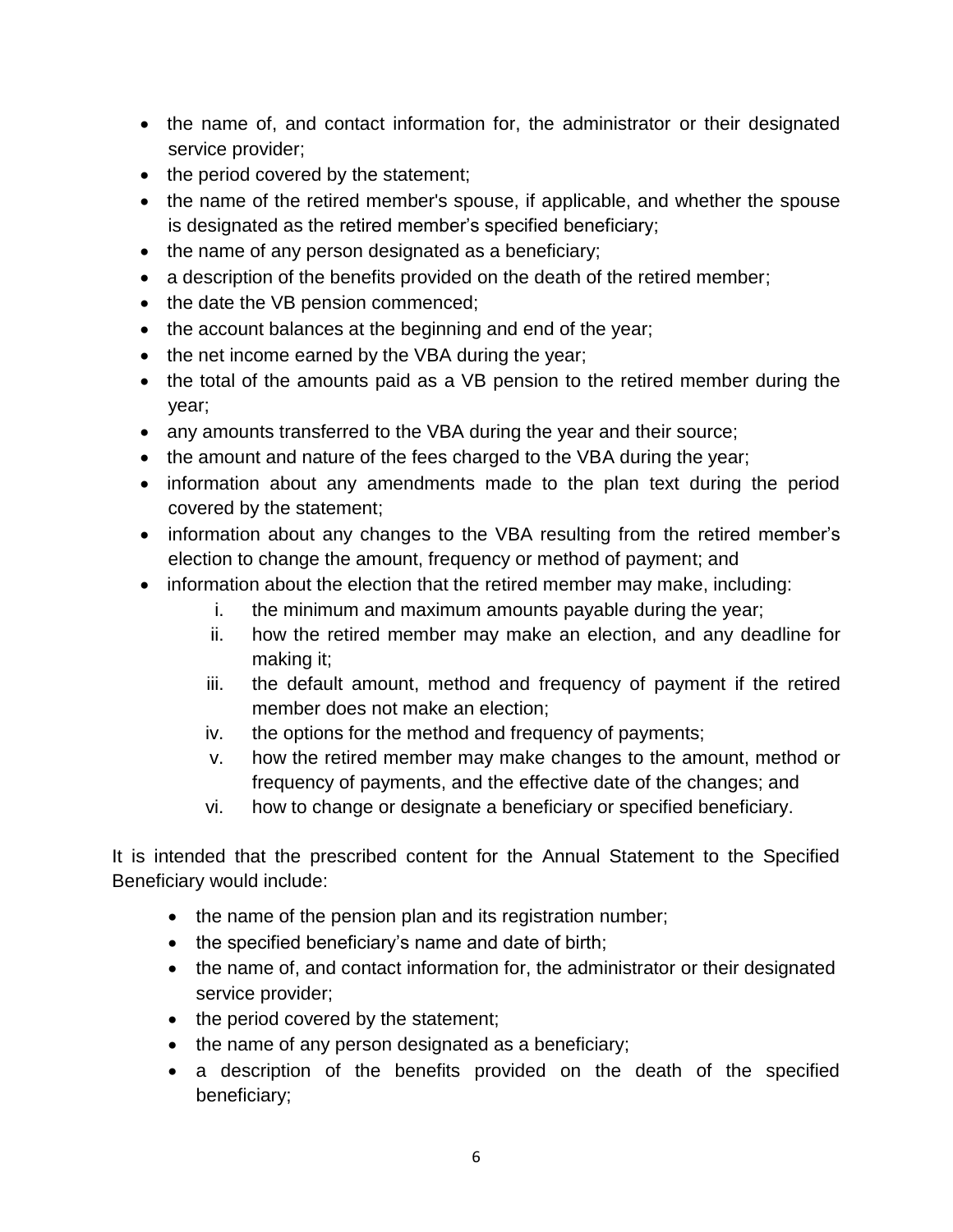- the date on which the specified beneficiary commenced receiving a VB pension;
- the account balances at the beginning and end of the year;
- the net income earned by the VBA during the year;
- the total of the amounts paid as a VB pension to the specified beneficiary during the year;
- the amount and nature of the fees charged to the VBA during the year;
- information about any amendments made to the plan text during the period covered by the statement;
- information about any changes to the VBA resulting from the specified beneficiary's election to change the amount, frequency or method of payment; and
- information about the election that the specified beneficiary may make, including:
	- i. the minimum and maximum amounts payable during the year;
	- ii. how the specified beneficiary may make an election and any deadline for making it;
	- iii. the default amount, method and frequency of payment if the specified beneficiary does not make an election;
	- iv. the options for the method and frequency of payments;
	- v. how the specified beneficiary may make changes to the amount, method or frequency of payments, and the effective date of the changes; and
	- vi. how to change or designate a beneficiary.

## 3. Statement upon Death to Spouse, Beneficiary or Personal Representative:

It is intended that the prescribed content for the Statement upon Death would include:

- the name of the pension plan and its registration number;
- the retired member's name and date of birth:
- the name of, and contact information for, the administrator or their designated service provider;
- the date the retired member commenced the VB pension;
- the account balances at the beginning of the year and at date of death;
- $\bullet$  the net income earned by the VBA during the year up until date of death;
- the total of the amounts paid as a VB pension during the year;
- any amounts transferred to the VBA during the year and their source;
- the amount and nature of the fees charged to the VBA during the year;
- information about the transfer options available to the spouse;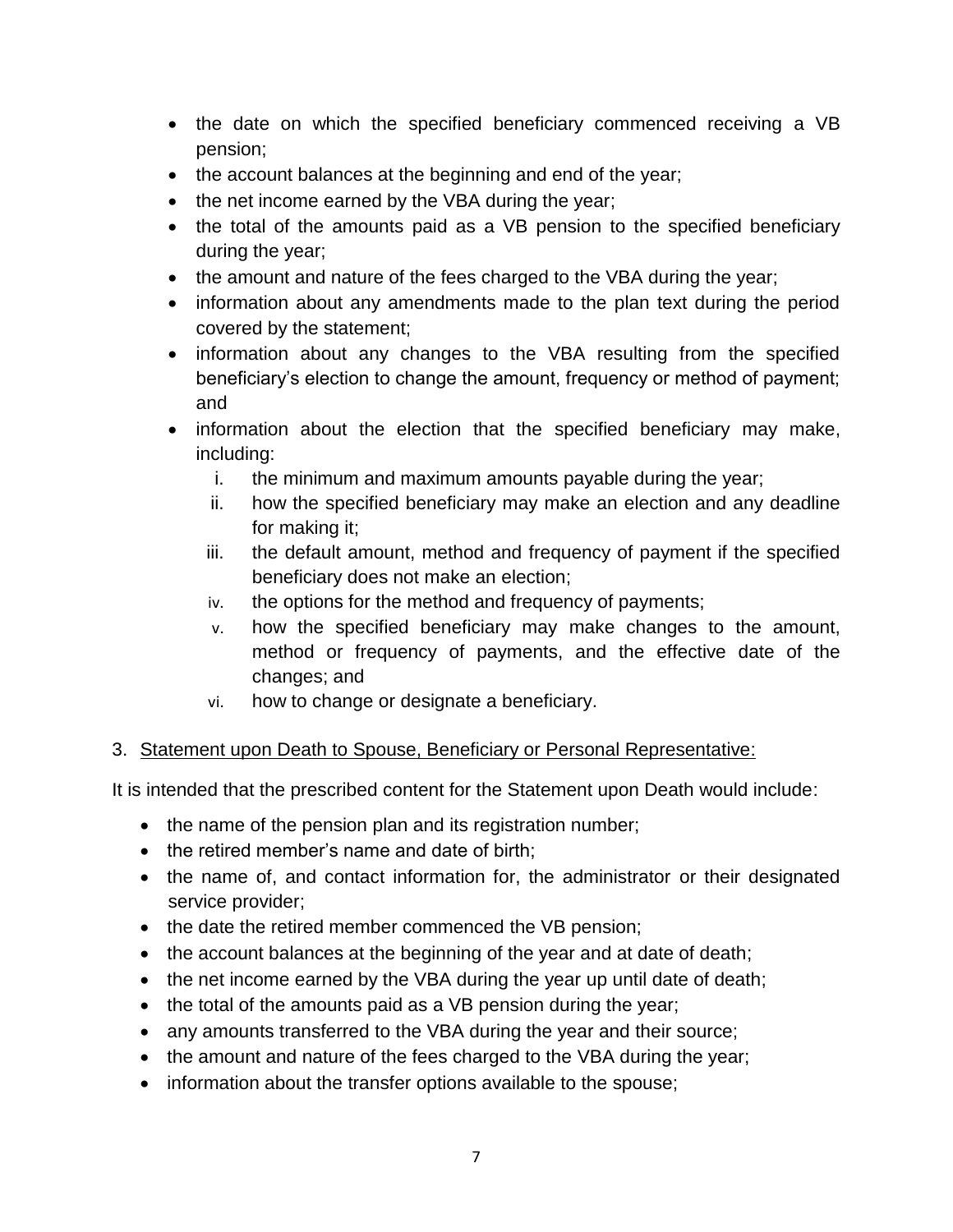- if the spouse qualifies as a specified beneficiary, information about the option to continue the VB pension, including how to elect or change the amount, method and frequency of payments; and
- how the recipient is to make an election, if applicable, and any deadline for making it.

## 4. Transfer Statement:

It is intended that the prescribed content for the Transfer Statement (Transfers In) would include:

- the name of the pension plan and its registration number;
- the retired member's name and date of birth;
- the name of, and contact information for, the administrator or their designated service provider;
- the date the VB pension began;
- the VBA balance at start of year and on the date the funds were transferred into the VBA;
- net income earned during the year up until the date funds were transferred into the VBA;
- the amount and nature of the fees charged to VBA during the year up until the date funds were transferred into the VBA;
- the amount transferred into the VBA, the source of those funds and the balance in the VBA following transfer; and
- the minimum and maximum amounts that may be paid out of the VBA during the remainder of year.

It is intended that the prescribed content for the Transfer Statement (Transfers Out) would include:

- the name of the pension plan and its registration number;
- the retired member's name and date of birth or the specified beneficiary's name and date of birth, as applicable;
- the name of, and contact information for, the administrator or their designated service provider;
- the date the VB pension began;
- the account balances at the beginning of the year and on the date of transfer;
- net income earned during the year up until date of the transfer;
- the amount and nature of the fees charged to the VBA during the year up until the date the funds were transferred out of the VBA;
- the amount remaining in the VBA after the date the funds were transferred out;
- information about where the funds were transferred to;